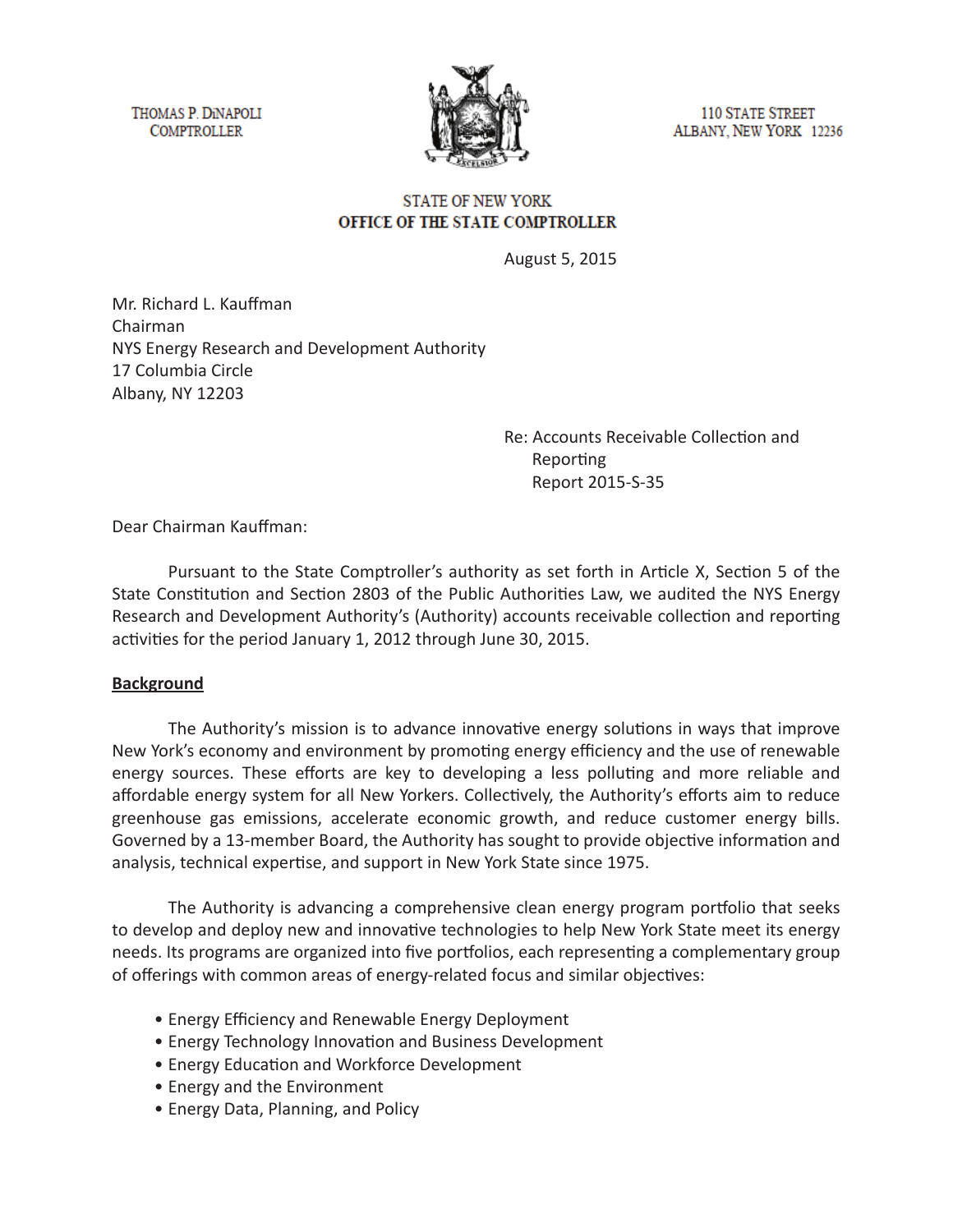The Authority recently experienced one of the largest increases in accounts receivable balances of any State public authority. Between fiscal years 2011-12 and 2013-14, the Authority's financial statements showed an increase in accounts receivable from third-party billings from \$22.1 million to \$135.6 million. We therefore audited the Authority's accounts receivable collection and reporting activities to determine if they were in compliance with applicable laws and regulations.

### **Results of Audit**

We concluded that the temporary rise in the Authority's accounts receivable balance was attributable to a deferred two-year collection schedule established in October 2011 by the Public Service Commission for utility charges associated with its newly enacted Energy Efficiency Portfolio Standard 2. Accounts receivable balances have since returned to more traditional levels. We also found that the Authority's accounts receivable collection and reporting practices are in compliance with applicable laws and regulations. As required, the Authority documented its multiple efforts to collect any past due accounts, and referred to the Office of the Attorney General the accounts more than 120 days past due that it was unable to collect.

#### *Accounts Receivable Increase*

The Authority's accounts receivable policies and procedures conform to the requirements of Chapter 55 of the Laws of 1992, concerning requirements to enhance the collection of non-tax debt, and the Guidelines for Accounts Receivable Management and Collection contained in the Division of the Budget's *Budget Policy and Reporting Manual*.

The Authority has experienced one of the largest increases in third-party billing accounts receivable balances of any State public authority, increasing from \$22.1 million to \$135.6 million between fiscal years 2011-12 and 2013-14. We found a large percentage of this increase was due to a \$111.7 million receivable recorded for the Energy Efficiency Portfolio Standard 2 (EEPS2) program over the two years.

The EEPS2 portfolio represents an extension of funding authorized by the Public Service Commission (PSC) for the period January 1, 2012 to December 31, 2015, which is collected via the System Benefits Charge levied on customers of investor-owned utilities in New York State. The Authority uses the revenue to administer various electric and gas energy efficiency programs to help New York State achieve its aggressive energy efficiency goals, including programs to motivate increased efficiency in energy consumption by consumers (residential, commercial, municipal, institutional, industrial, and transportation) and to support market transformation.

To control the timing and collection of revenues from the EEPS2 program, the PSC issued an Order on October 25, 2011. This Order set up a deferred collection schedule both to keep the Authority's excess cash levels low and to mitigate collection levels for the organizations responsible for paying the Authority. However, the Authority actually incurred more expenses than the amount of revenue it had collected as of March 31, 2013 because of the deferred collection schedule. Consequently, after making an assessment of authoritative accounting standards and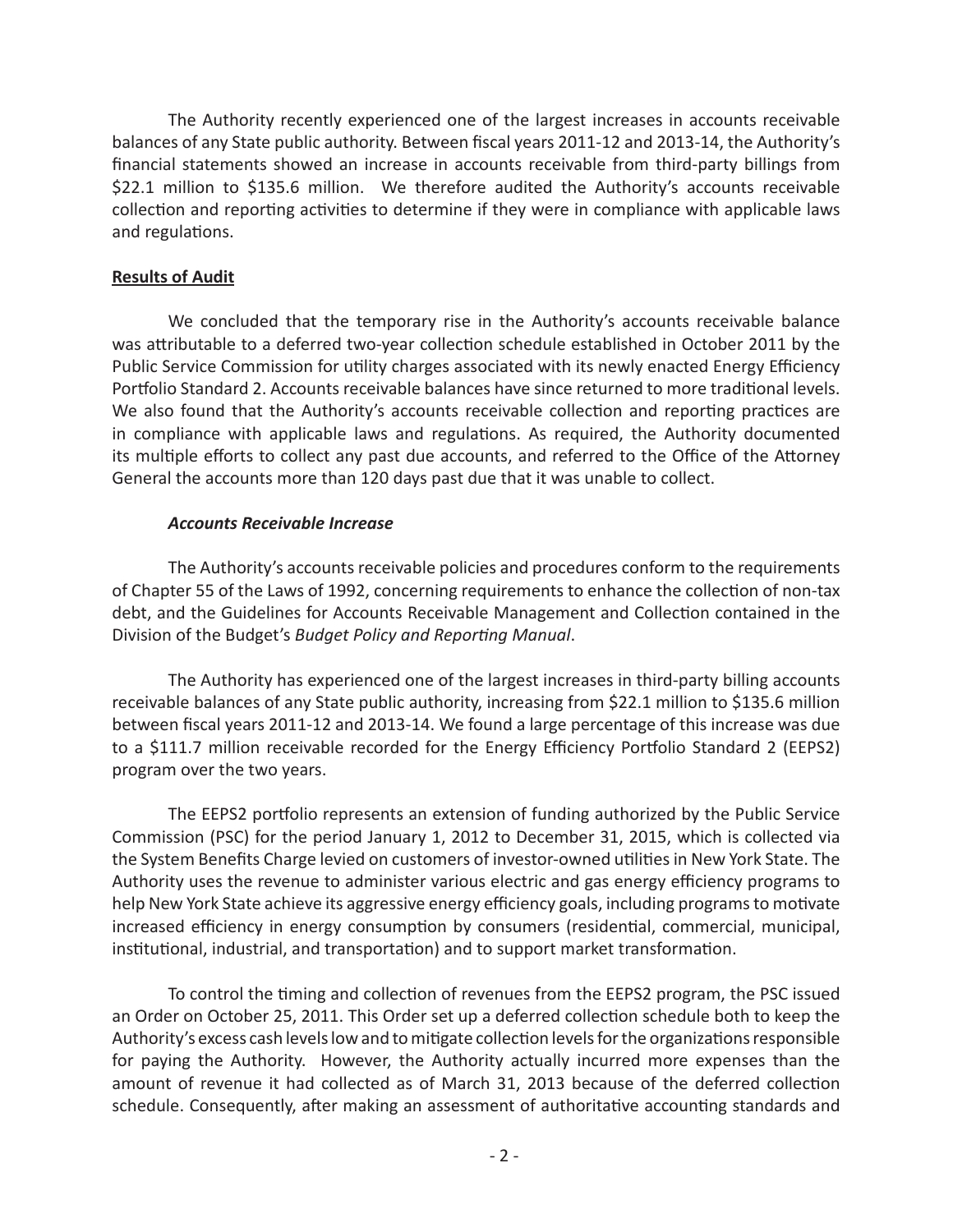consulting with its external financial statement auditors, the Authority decided to record the \$111.7 million receivable.

As of March 31, 2015, the final \$19.9 million of this receivable was collected. In the interim, since total collections have exceeded expenses by approximately \$25.1 million, there has been no need to record additional receivables for uncollected revenues. As a result, the Authority's accounts receivable balance returned to a more traditional level of \$21.7 million as of March 31, 2015.

# *Compliance Testing*

As of March 31, 2015, the Authority had a total of 184 billed receivables outstanding, including both current and past due accounts. We judgmentally sampled five receivables referred to the Office of the Attorney General, five receivables past due and outstanding, and five receivables that subsequently had been paid. These 15 accounts receivable accounted for \$11.6 million (53.5 percent) of the \$21.7 million total accounts receivable amount. We found that the Authority generally complies with the applicable laws and regulations. As required, the Authority documented its multiple efforts to collect any past due accounts, and referred to the Office of the Attorney General the accounts more than 120 days past due that it was unable to collect.

# **Audit Scope, Objective, and Methodology**

We audited the Authority's accounts receivable collection and reporting activities to determine if they were in compliance with applicable laws and regulations for the period January 1, 2012 through June 30, 2015. To achieve our objective, we interviewed Authority officials and reviewed laws and Division of the Budget regulations related to accounts receivable. Additionally, we tested individual accounts receivable records to determine whether the Authority's practices comply with applicable laws and regulations. The scope of our audit work on internal controls focused on those controls over the accounts receivable processes.

We conducted our audit in accordance with generally accepted government auditing standards. Those standards require that we plan and perform our audits to obtain sufficient, appropriate evidence to provide a reasonable basis for our findings and conclusions based on our audit objective. We believe that the evidence we obtained provides a reasonable basis for our findings and conclusions based on our audit objective.

In addition to being the State Auditor, the Comptroller performs certain other constitutionally and statutorily mandated duties as the chief fiscal officer of New York State. These include operating the State's accounting system; preparing the State's financial statements; and approving State contracts, refunds, and other payments. In addition, the Comptroller appoints members to certain boards, commissions, and public authorities, some of whom have minority voting rights. These duties may be considered management functions for purposes of evaluating organizational independence under generally accepted government auditing standards. In our opinion, these functions do not affect our ability to conduct independent audits of program performance.